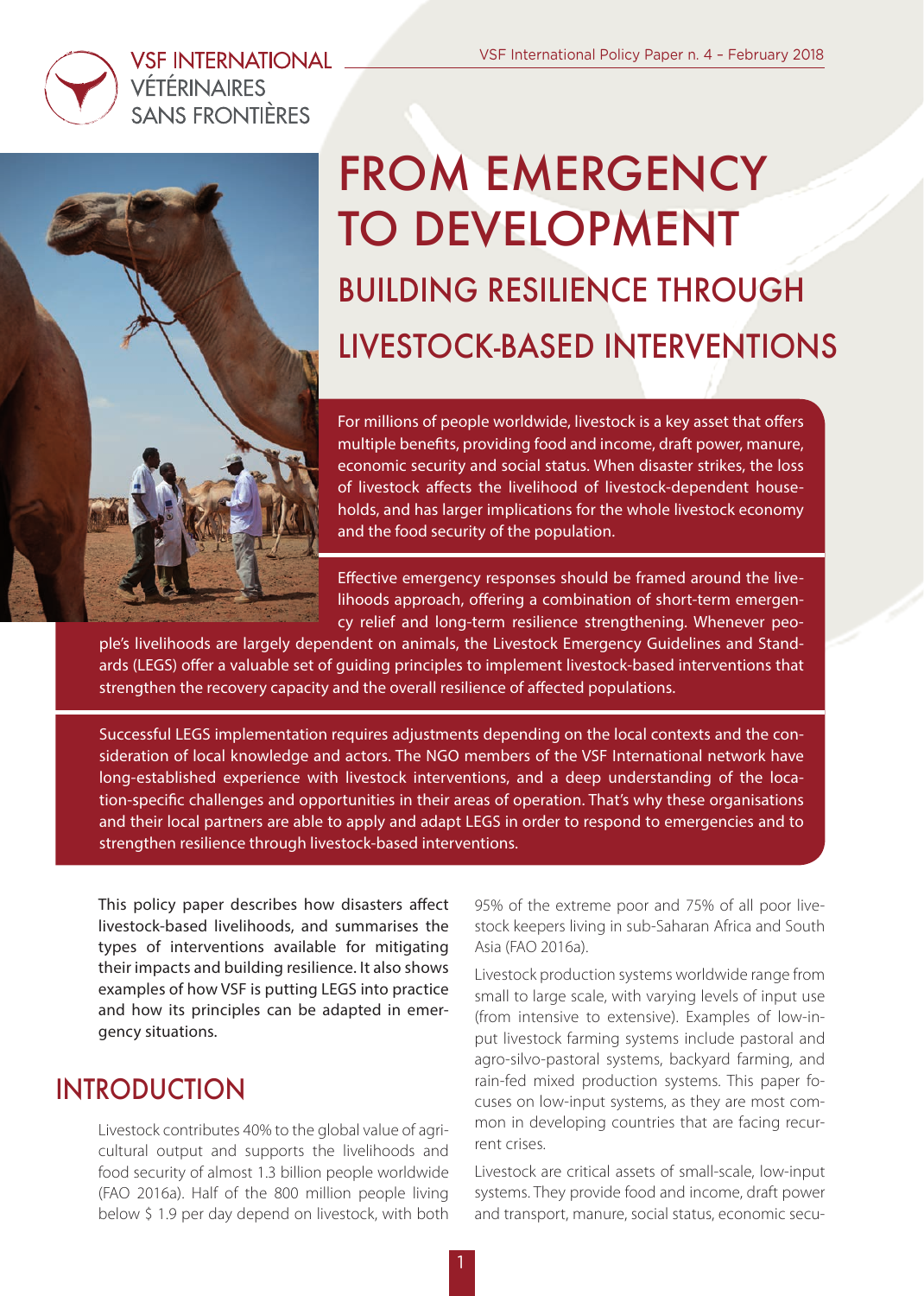

rity and political power. In pastoral systems livestock give additional value to marginalised lands, such as semi-arid or mountainous areas, which are not suited to other forms of agricultural production. Within these small-scale systems, animals' resistance is also a determinant trait, allowing humans to benefit from the multiple functions of livestock, which is not the case for specialised breeds that are often reared for one single purpose such as milk or meat production, and require high levels of external inputs.

The livestock economy and value chain system includes a vast range of stakeholders, ranging from primary producers, to service and input providers, traders and merchants, whose businesses and livelihoods depend significantly on livestock.

There is a significant gender element to livestock production in the developing world. Small livestock are among the few assets that women in smallholder families own and control, and in many instances women also provide much of the labour, and may control some of the income from the larger animals that they do not own, such as milk cattle. If the importance of livestock to women is not clearly understood when emergency interventions occur, women and children are likely to suffer disproportionately.

Recognition of the roles of livestock in the economies of developing countries is crucial for understanding

why their loss in disasters is so damaging to the livelihood systems of livestock keeping communities. When disaster strikes, whether natural or man-made, livestock are as seriously affected as the people depending on them.

Effective emergency responses should be framed around the resilience approach and should consider not only saving human lives but also protecting and re-building livestock assets to strengthen the livelihoods and recovery capacity of affected populations that depend on them.

## TYPES OF EMERGENCIES AND THEIR IMPACTS ON LIVESTOCK

Livestock can be affected by disaster in several ways. This paper differentiates between rapid-onset, slow-onset and complex and chronic emergencies. Drought is a common example of a slow-onset emergency, in which the hazard emerges gradually over time. In slow-onset disasters livestock initially deteriorate and over time may die.

Droughts deplete feed and water resources, reduce livestock production (e.g. body condition loss, milk) and reproduction, and later cause death of the animals. Increased migration of livestock in search of water and pastures predisposes them to disease spread and resource-based conflicts.

In rapid-onset disasters (i.e. sudden-onset events such as floods, earthquake, tsunami, etc.), animals can be killed immediately or lost or abandoned by owners in the aftermath of the disaster, and agricultural crops and livestock feed may be destroyed leading to food shortages for humans and animals.

Finally, complex and chronic disasters, such as in the case of South Sudan, Somalia, DRC or Yemen, are usually the result of prolonged crisis or war. This has a negative impact on livestock in terms of lack of veterinary services, displacement, restricted grazing and/ or lack of access to markets (LEGS, 2014).

The devastating impacts of disasters on livestock-

#### Table 1. **DIRECT AND INDIRECT EFFECTS OF LOSING LIVESTOCK IN DISASTER**

- Loss of animal-sourced food (meat, milk)
- Loss of manure, loss of draft power, increased demand for human labour
- Loss of savings and investments
- Loss of social capital, kinship ties/support

#### Direct Impacts **Indirect Impacts**

- Loss of food security and malnutrition
- Reduced labour availability, reduced agricultural productivity
- Inability to cover sudden expenses such as medical bills and school fees
- Loss of pride and cultural / political power influence
- Migration, conflict…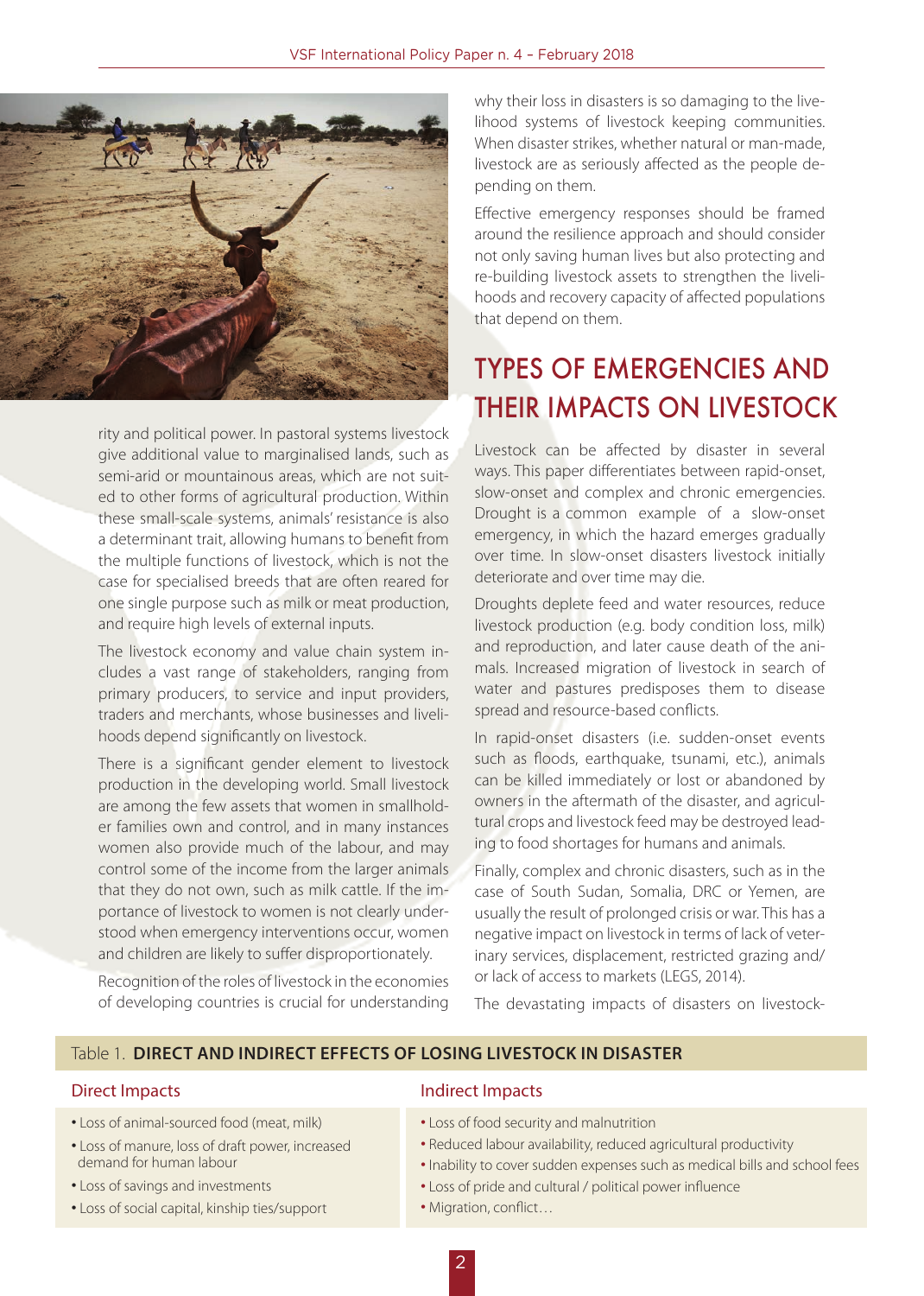based economies and livelihoods can be direct or indirect. Direct impacts relate to the loss of livestock and their economic value, while indirect impacts refer to the loss of the other livestock functions in terms of nutrition, improved agricultural output, financial and social functions, mobility, etc.

Although direct impacts might be more visible than indirect ones, in order to understand the true consequences of a disaster, it is actually more important to estimate the latter (Hallegatte and Przyluski, 2010), which is often under-recognised and undervalued (Campbell, 2011). Furthermore, the calculation of the cost of livestock losses should also take into account both the short and long-term impacts of a disaster. The loss of livestock causes indeed a short-term loss of direct financial assets as well as a long-term loss from decreased productivity.

## LIVESTOCK-BASED INTERVENTIONS IN EMERGENCY

The Livestock Emergency Guidelines and Standards (LEGS) offer guidance and a set of operational principles on the main types of interventions targeting livestock in emergency contexts. LEGS is based on a livelihood approach which places the resilience of affected communities at the centre, and establishes strong links between short-term humanitarian interventions and long-term development goals.

LEGS interventions can be grouped into six categories: provision of feed, provision of water, provision of veterinary services, destocking, restocking, and livestock shelter and settlement interventions.

#### Table 2. **EMERGENCY INTERVENTIONS TARGETING LIVESTOCK**

| <b>Type of Intervention</b>                                                                                                   | Impacts/Implications                                                                                                                                                                                                                                                                                                                                                     |
|-------------------------------------------------------------------------------------------------------------------------------|--------------------------------------------------------------------------------------------------------------------------------------------------------------------------------------------------------------------------------------------------------------------------------------------------------------------------------------------------------------------------|
| <b>PROVISION OF FEED:</b><br>· Emergency feeding in situ<br>• Feed camps                                                      | • Protects remaining livestock assets or core breeding stock during and after<br>emergency, to rebuild herds when conditions improve<br>. Requires available storage facilities and pasture sources at affordable prices                                                                                                                                                 |
| <b>PROVISION OF WATER:</b><br>• Rehabilitation / construction of water points<br>· Water trucking                             | • Protects remaining livestock assets or core breeding stock<br>. May be very capital intensive<br>• The quality of the water is important                                                                                                                                                                                                                               |
| <b>PROVISION OF VETERINARY SERVICES:</b><br>· Clinical veterinary services<br>• Support to public sector veterinary functions | • Can include preparedness measures such as vaccination and preventive treatment<br>• Can be conducted in conjunction with other activities (feed, water, provision of<br>livestock)<br>. Important role of livestock keepers and community-based animal health workers<br>(CAHWs) in monitoring and controlling disease spread                                          |
| <b>DESTOCKING:</b><br>· Commercial destocking<br>· Slaughter destocking                                                       | • Can provide cash income or food<br>• Needs to be done in good time<br>• Requires conducive policy environment and involvement of different<br>stakeholders (traders, functional markets)<br>• Requires adequate slaughterhouse facilities and meat inspection services<br>. May involve environmental concerns (e.g. safe disposal of condemned carcases<br>and offal) |
| <b>RESTOCKING:</b><br>• Replacing livestock assets<br>· Rebuilding livestock assets                                           | • Appropriate in recovery phase once aftermath is over<br>• Success highly dependent on appropriate targeting of beneficiaries and correct<br>estimation of number and species of animals provided<br>. Must be done in a holistic manner to assure sustainability (e.g. include<br>improvements in feed availability, livelihoods diversification, etc.)                |
| <b>SHELTER AND SETTLEMENT:</b><br>• Livestock settlement interventions<br>• Temporary and longer-lasting livestock shelter    | • Can involve preventive measures (e.g. earthquake resistant livestock shelters) as<br>well as those designed to protect livestock assets after emergency.                                                                                                                                                                                                               |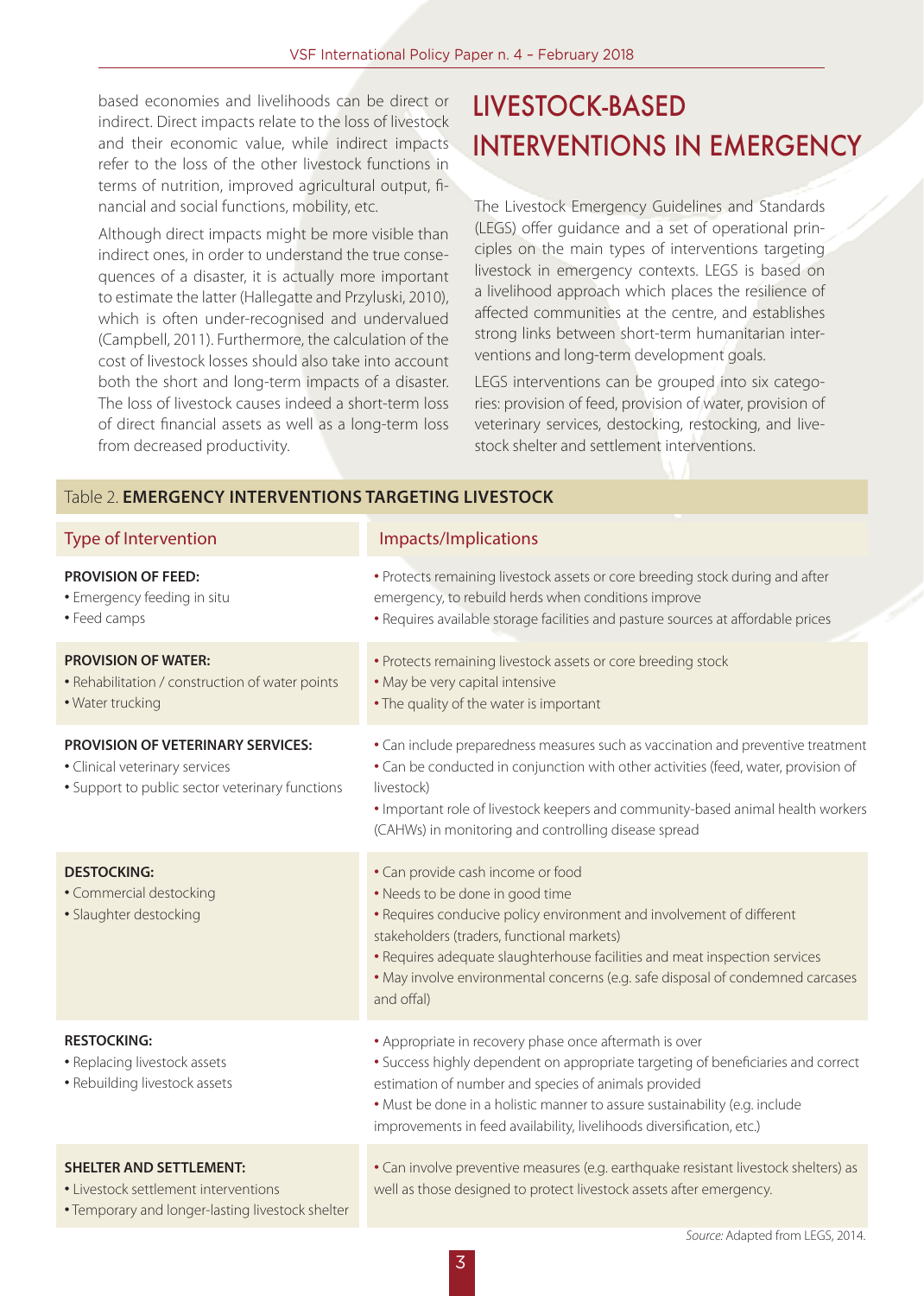### LEGS

The **Livestock Emergency Guidelines and Standards (LEGS)** Project aims to increase the quality of emergency response by promoting minimum standards for livestock-based interventions. The Standards follow the format of the Sphere handbook, including minimum standards, key actions and guidance notes. They cover a range of livestock-based interventions – destocking, feed, water, veterinary services and restocking – as well as support and guidance on livelihoods-based needs assessment and identification of appropriate, timely and feasible emergency responses. As with SPHERE, LEGS was developed using a broad consultation process involving practitioners and policy makers from around the world.

## EXPERIENCES FROM THE VSF INTERNATIONAL NETWORK

The members of VSF International are following LEGS and ensure that staff members and other collaborating partners in the livestock sector are regularly trained. LEGS offers a valuable set of guiding principles and provides the overall framework for VSF interventions in emergencies. For the implementation of concrete project activities, the general LEGS principles need to be adapted to the situation on the ground. For instance, when working with nomadic pastoralists in arid and semi-arid areas, mobility needs to be taken into account and services offered that meet specific needs. Examples of these 'mobile' services include mobile veterinary support and training of community-based animal health workers (CAHWs).

In countries where they operate, the VSF International members have long-established experience with livestock interventions, and a deep understanding of the location-specific challenges and opportunities. In this way, VSF is able to develop specific tools for the implementation of LEGS, which are adapted to the different contexts and needs.

#### FEED SUPPLY

Supplementary feeding of livestock aims to preserve key livestock assets by focusing on core breeding stock (often indigenous breeds), which would likely perish due to the crisis-induced scarcity of feed, water and grazing pasture. Core breeding stock allows the rebuilding of herds when conditions improve. If livestock keepers lose core breeding stock that possess key genetic material it can take many years for their

VSF Belgium has been supporting livestock feed banks (wheat bran, cottonseeds) **in Niger**  since 2003 and contributed to control price fluctuations in the intervention areas.



herds to recover, and there is a danger that poorer households may never be able to rebuild their herds and as a consequence fall out of livestock production and into a poverty deprivation trap.

Feed supply may also target key milking animals to improve households' milk availability for better nutrition. Whenever possible, this kind of intervention should be accompanied by fodder production and conservation efforts, in order to speed up recovery and improve resilience.

VSF projects in 2017 targeted 120,460 animals for emergency feed distribution in Somalia, Burkina Faso, Ethiopia, Kenya and Mali. This type of interven-

**In the Gedo region of Somalia,** which has been devastated by drought, VSF Suisse is distributing locally procured hay and concentrates (ranch cubes) to 3000 households in order to keep their core breeding stocks of goats alive (5 goats per household). Goats are provided with hay for a period of 8 weeks, and milking goats also receive some concentrates in order to increase milk availability for vulnerable households. Besides emergency feed distribution, the project is also distributing assorted seeds and equipment to 600 farmers with the aim of enhancing fodder production and increasing the sustainability of the intervention.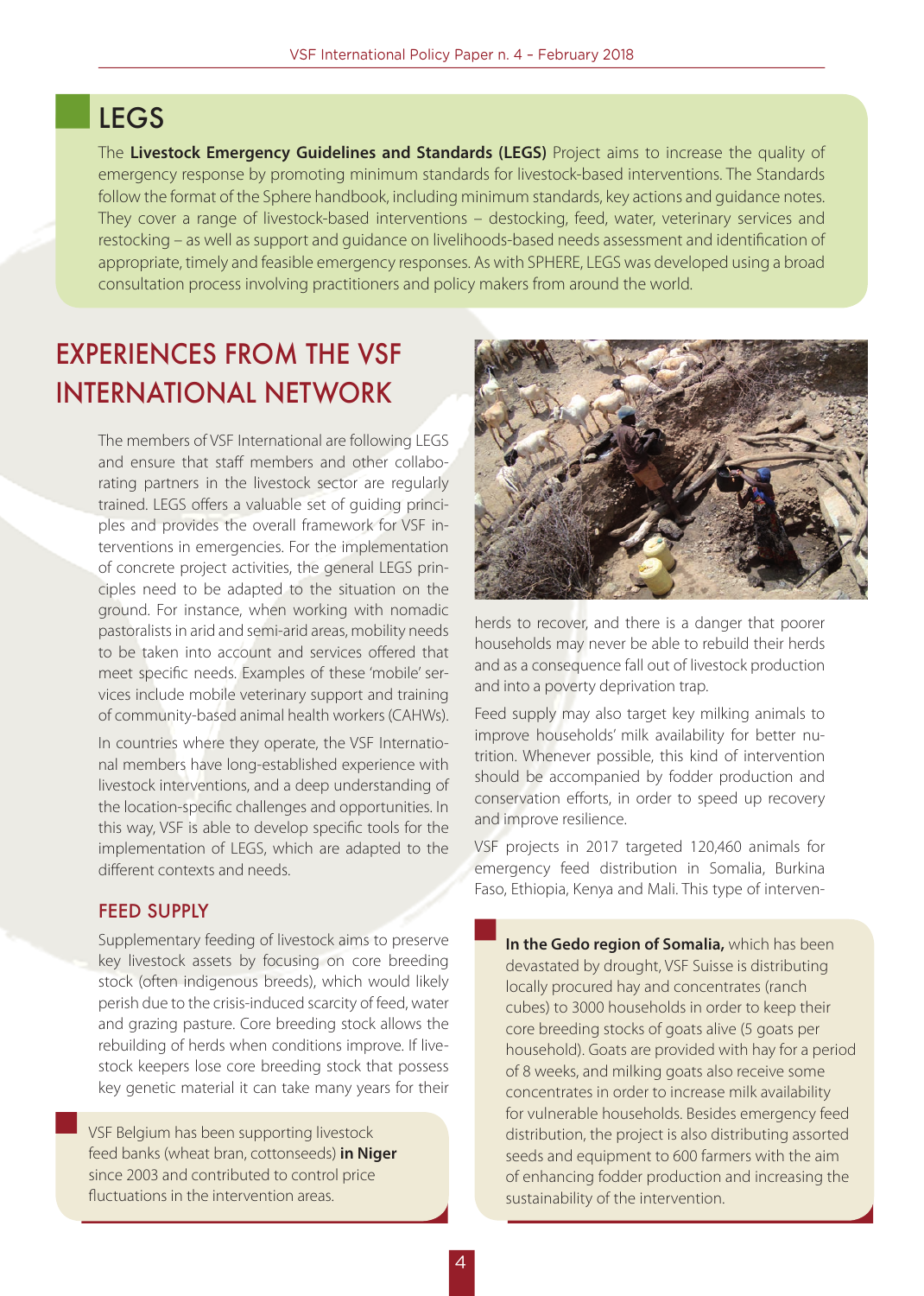tion is usually short-term (on average covering ten consecutive weeks) and targets the most vulnerable households. Depending on the availability in the local market and local production capacity, feed can be either concentrate (pellets), cereal-based, or hay. Besides feed distribution (or sale of feed at discounted prices), the establishment of feed banks can be successful in preventing further feed shortages and contribute to regulating internal markets in a longterm perspective.

#### PROVISION OF WATER

Water availability can be limited by a number of factors, including the effects of drought, poor water infrastructure conditions or impediments to access existing water points (for instance due to conflicts, natural catastrophes, or poor management agreements that prevent some users accessing water). In those cases, provision of water becomes a priority for the survival of people and their livestock.

VSF adapts the intervention to the specific situation. In some cases, water supply is assured through the rehabilitation or construction of water points, boreholes, or water catchments. Food-for-work or cashfor work schemes are often implemented in water source rehabilitation efforts. In some more extreme situations, when there is urgent need and no other cost-effective options available, water may be delivered by truck – i.e. the provision of chlorinated water from external sources.

It is important to ensure that water is free of specific water-borne diseases, parasites, or vectors and is not contaminated with toxic chemicals. Water quality for livestock is generally much less of a critical issue than for human consumption (for example, there is no livestock equivalent to a water-borne disease such as cholera, which presents a key water quality challenge for human water supplies). Storage, and in particular enclosed storage, flocculation using local products such as *Moringa*, sedimentation, and settlement are all cheap and simple forms of treatment that can be applied to water for livestock.

The need to provide emergency water supplies to livestock, particularly during drought, is indicative of the inadequate long-term development and management of water resources in pastoralist areas. Water development policy needs to take into account the need for better conservation and use of water resources while also recognizing the advantages of mobile pastoral livestock production systems, and the environmental damage caused by inappropriate provision of water. It is increasingly recognized



that inappropriate construction of boreholes, both in terms of location and number, disrupts livestock movements and grazing management.

Experiences of water development for livestock indicate that pastoralists should be involved in the initial analysis of water issues, including predicting the positive and negative impacts of new water sources, and how new facilities will be sustained and managed in the long-term. Part of this participatory analysis relates to broader natural resource management issues such as dry season grazing practices and areas which are traditionally preserved for dry season use.

#### ANIMAL HEALTH SERVICES

The provision of veterinary services during a drought or normal times helps livestock keepers to protect their primary productive assets against endemic and/or zoonotic livestock diseases. Veterinary care can help prevent sudden loss of livestock due to emergency-related diseases. Loss of livestock has direct implications for people whose livelihoods depend on the health of their animals. High livestock mortality can destabilize communities, and it can take many years for affected families to rebuild their assets, while some families may be pushed into a poverty trap.

Veterinary care can also reduce the impact of diseases that may affect animal reproduction and production (meat and milk), which is crucial for household consumption and incomes. When implemented properly, provision of proximity veterinary services, livestock vaccination and deworming campaigns, training of Community-based Animal Health Workers (CAHWs) with involvement of the public and private animal health service providers, and provision of good quality drugs and support to the cold chain infrastructure are highly cost-effective interventions for protecting the livestock assets of vulnerable households.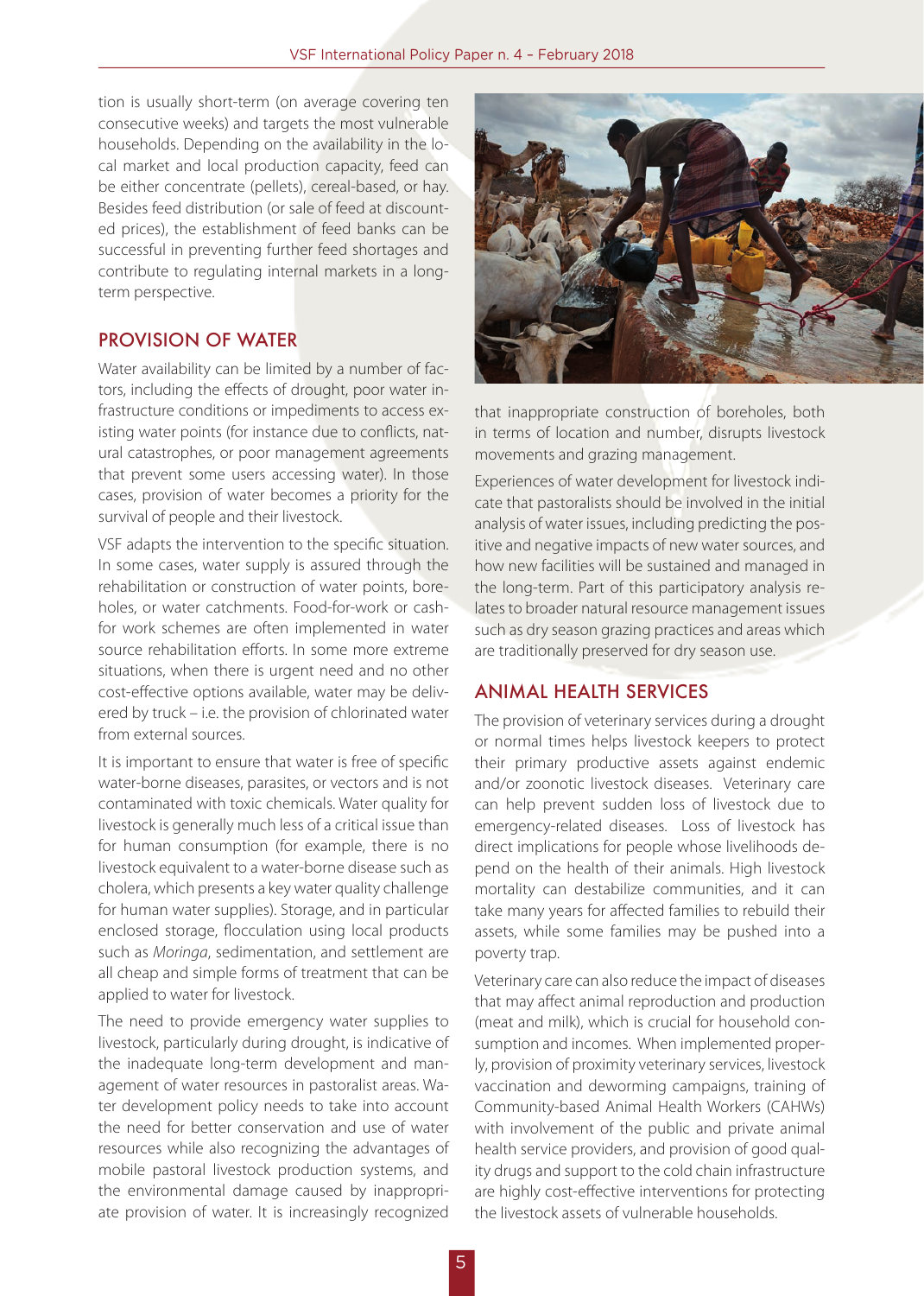

All emergency projects implemented by members of VSF International include veterinary support. The 25 projects that were running in 2017 provided treatment to over 5 million animals, benefitting 1.5 million households in Burkina Faso, Ethiopia, Kenya, Mali, Somalia, South Sudan and Sudan. In many of VSF's interventions, CAHWs are heavily involved. When they are well trained, equipped, motivated and supervised, CAHWs ensure improved service accessibility, availability, affordability and acceptance and they play a fundamental role in disease surveillance. CAHWs are especially important for reaching agro-pastoralists who live in remote, hard to reach (and sometimes insecure) areas or who are highly mobile.

Whether for mass vaccinations or for examination and treatment of individual herds, VSF adapts the intervention model (i.e. with or without recovery of the medical costs) depending on the national regulatory framework and the financial capacities of the beneficiaries. Some projects make use of voucher-based support while others apply a cost recovery mechanism to deliver emergency services. Vouchers are usually provided for each household in order to access veterinary services from local private veterinary service providers and/or from CAHWs. However, use of vouchers is not recommended in areas where quality, safe handling and transportation of the pharmaceuticals cannot be guaranteed.

**In Ethiopia's Afar Region**, following a destocking operation, VSF Germany distributed fresh camel, sheep and goat meat to 1,200 households for 11 consecutive weeks between January and August 2017. Each household received 5kg of fresh meat per week.

VSF projects also have an additional veterinary public health or *One Health* component, focusing on prevention and control of zoonotic diseases and the promotion of meat and milk hygiene, delivered through information, education and communication strategies.

#### DESTOCKING

Destocking is a common response to drought. It allows the removal of affected animals before they become so weak as to lose their value, die and/or pose a risk to public health. The aims of the destocking program are therefore to recover value from weak animals that would likely die; provide protein-rich food to drought-affected people; and inject cash into vulnerable households, which has been shown to strengthen asset protection and fulfilment of basic needs.

For commercial destocking, animals are purchased from vulnerable households in order to increase their incomes. This usually involves private livestock traders who receive incentives to buy the animals. In other cases, animals are bought and slaughtered for meat distribution.

Destocking interventions require the existence of functional markets, the presence of adequate slaughterhouse facilities and the involvement of different stakeholders (traders, meat inspection services, etc.). Disposal of carcasses and offal need to be controlled, in order to mitigate environmental concerns.

VSF Suisse distributed fresh meat from 1,500 goats and sheep (approx 15,000 kg) to 1,000 IDP households twice a week **in Gedo Region, Somalia** for 6 weeks between September and November 2017. Each household received ¼ of a goat or sheep carcass (approx 2.5 kg) per week.

#### RESTOCKING

Livestock provision can aim either at replacing livestock assets that have been lost, or at building livestock assets as a new livelihood activity. Where possible, restocking programmes should draw on indigenous restocking practices, to reflect local interests and objectives. Small ruminants and poultry will often be the first choice for restocking initiatives, at least in the early stages of recovery. They are less affected by limited feed quality and availability, are relatively easy to get to market and reproduce rapidly, facilitating further rebuilding of viable flocks. This should not, however, rule out the possibility of restocking with large ruminants whenever there is a strong demand expressed by the community and there are adequate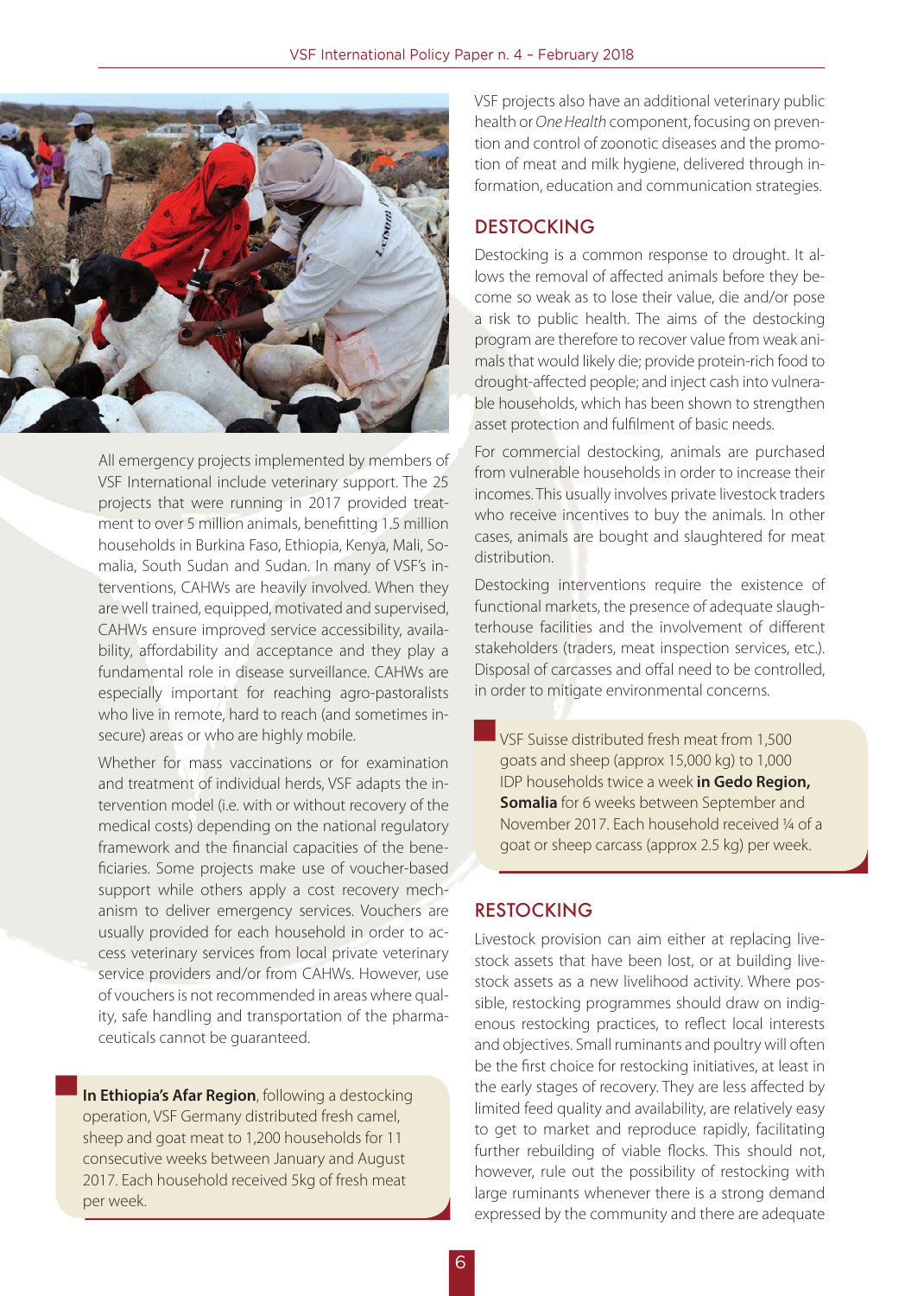**In northern Mali,** AVSF determines the number of goats to be provided during restocking based on a number of factors: the financial needs of the household to cover their basic needs, the size and composition of the existing flock, the availability of access to other sources of income, and some zoo-technical parameters in the intervention area. If insufficient animals are provided, the animals are quickly sold to generate cash for the household, meaning that the intervention has a very short-term impact with no possibility of herd reproduction.

resources available (for instance in flood and conflict areas, where pasture availability is not a major concern). On the other hand, in areas where continued droughts are putting the livelihood of agro-pastoralists at stake, a shift from small ruminants and cattle to camel can be a successful climate change adaptation strategy. Provision of pack or draft animals might also be considered in response to a request from the community. Pastoral families, when offered the choice, will generally tend to opt for combinations of sheep and goats.

Determining the appropriate number, species, sex and age of animals to be distributed and the selection of the target beneficiaries is an important part of any restocking programme. Whilst the options here will be limited, to some extent, by what is available in the market, making the right choices can have a large impact on the ultimate success or failure of the programme. The LEGS handbook does not indicate specific numbers of animals needed for restocking, nor does it provide a tool for use in the estimations, as the calculations are very context-specific. In several countries, VSF has been developing tools for estimating the number of animals to be distributed, based on



the livelihood possibilities of the vulnerable groups.

In most emergency projects, the number of animals distributed is fixed in advance, without taking into account the level of livelihoods and needs of the beneficiaries. If the number of distributed animals is underestimated, beneficiaries may find it unprofitable to handle them and are more likely to sell the animals. Likewise, if the number of animals is excessive, they may create management, social, or environmental problems. In some cases, the number of animals distributed may be appropriate but they may be too young, and beneficiaries may not be able to support the animals for the length of time it takes them to begin reproducing. As a result, they may just sell them. Therefore, other measures such as livelihood diversification may have to be implemented also to support the beneficiaries in the initial stages.

Other factors to consider in restocking programmes include post-distribution access to animal health services through linkages with local veterinary systems, complementary support packages such as food distribution through collaboration with relevant partners, and training in basic animal husbandry practices for the beneficiaries, especially when they were not originally pastoralists with indigenous knowledge in animal husbandry. It is always important to consider feed availability for all restocking project. Wherever feasible, fodder production and conservation should be incorporated in restocking projects.

In 2017, 7920 households benefitted from distribution of either small ruminants or poultry by the VSF network in Burkina Faso, Mali, South Sudan and Sudan.

#### SHELTER AND OTHER KEY LIVESTOCK INFRASTRUCTURE

The contexts in which VSF emergency projects occur (mainly arid and semi-arid areas affected by droughts and/or complex emergencies) do not suggest that livestock shelters are a priority need.

VSF contributes to the construction or rehabilitation and equipment of some key livestock infrastructure, such as livestock markets, in underserved areas.

**In northern Mali,** since 2010, AVSF have been contributing to the construction of five livestock markets in Timbuktu and Gao regions. Within just 12 months of its establishment, the cattle market in Tishift, north of Timbuktu, has achieved a turnover of more than €1 million, with more than 12,000 small ruminants and 2,000 camels sold.